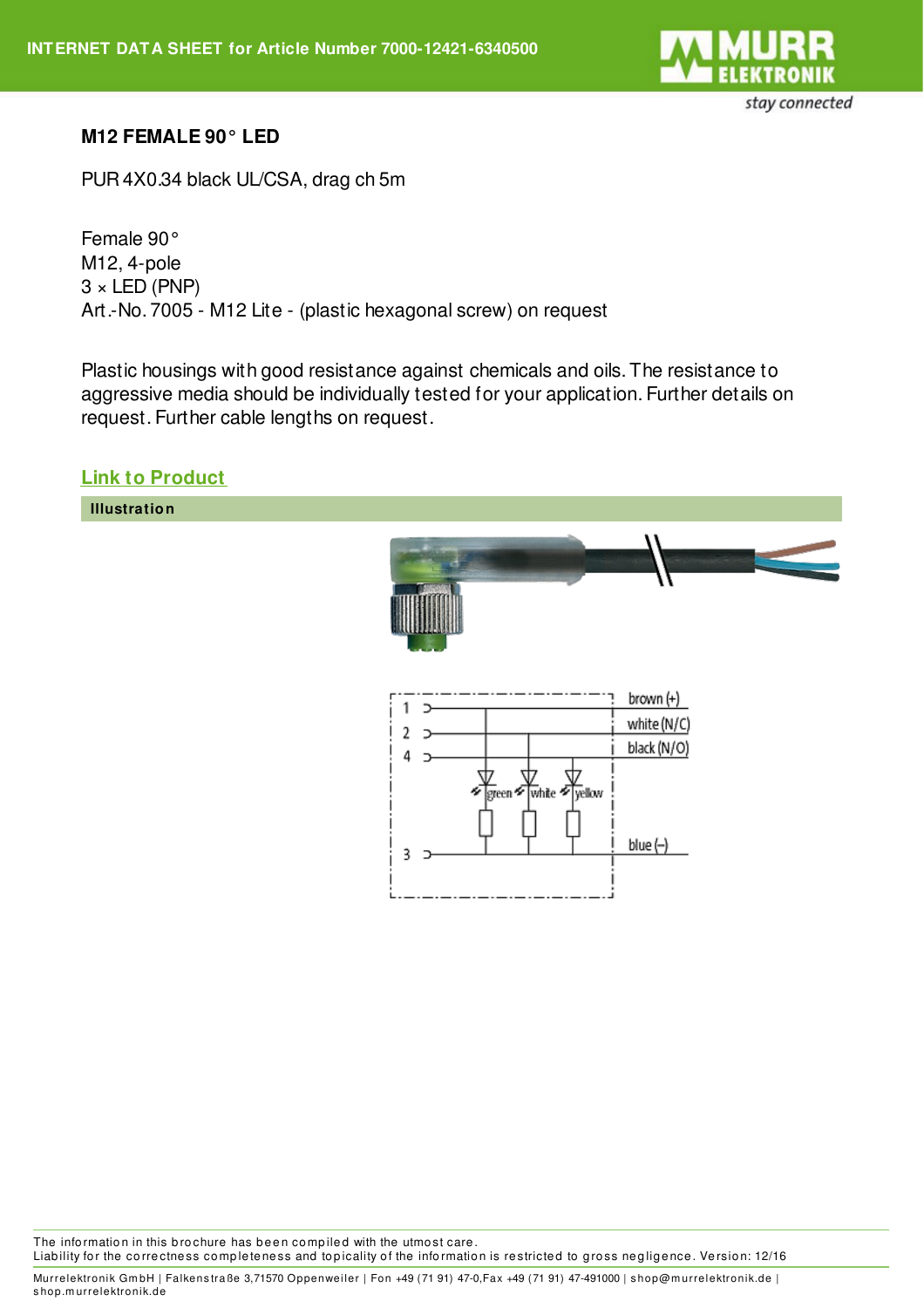

stay connected

## Female





Product may differ from Image

| <b>Approvals</b>      |        |                                                |
|-----------------------|--------|------------------------------------------------|
|                       | Listed | * only for products with UL/CSA approved cable |
| Form                  |        |                                                |
| Form                  |        | 12421                                          |
| <b>Cables</b>         |        |                                                |
| Cable number          |        | 634                                            |
| No./diameter of wires |        | $4 \times 0.34$ mm <sup>2</sup>                |
| Wire isolation        |        | PP (br, wh, bl, bk)                            |
| C-track properties    |        | 5 Mio.                                         |
|                       |        | 2 Mio. ±180°/m                                 |
| Jacket Color          |        | black                                          |
| Material (jacket)     |        | PUR (UL/CSA)                                   |
| Outer <sup>Ø</sup>    |        | approx. 4.7 mm                                 |
| Bend radius (fixed)   |        | $5 \times$ outer Ø                             |

The information in this brochure has been compiled with the utmost care.

Liability for the correctness completeness and topicality of the information is restricted to gross negligence. Version: 12/16

Murrelektronik GmbH | Falkenstraße 3,71570 Oppenweiler | Fon +49 (71 91) 47-0,Fax +49 (71 91) 47-491000 | shop@murrelektronik.de | s hop.m urrelektronik.de